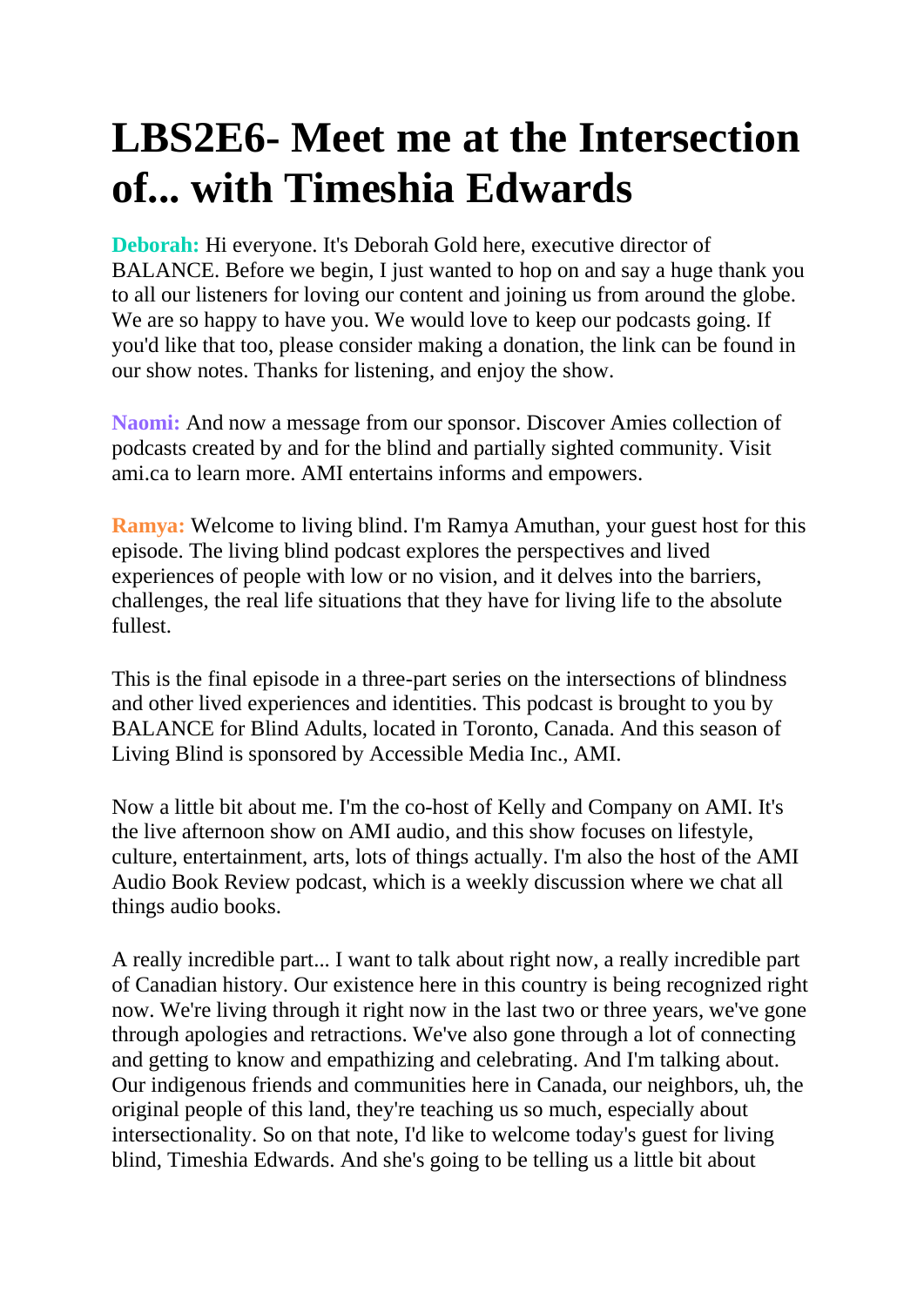herself. We're going to get to know her and her story a little bit. Timeshia, welcome to Living Blind. Thank you for joining us today.

**Timeshia:** Well, thank you so much for having me. Uh, my name is Timeshia Edwards and I am, I was born in a small town in Northern Ontario called Moose Factory Island. Uh, so I am Cree first nations and I lived, um, in the next town over for most of my life, and that was Cochrane, Ontario. Um, I'll just tell a little bit of my story from then up until now. So, um, I was moved to Cochrane, Ontario, um, with my biological parents and I lived. I lived there up until I was about 12 years old. Um, and I ended up in the foster system. My biological parents, um, they just were not fit to take care of me and my five biological siblings.

And during that time I actually attended, uh, a public school in, in Cochrane, Ontario. And going to school in a small town. I had many positive experiences, but also some experiences due to my visual impairment. Um, it was, you know, there was some negativity, but dealing with that, um, was with an optimistic attitude, really helped. And...

**Ramya:** You're the only one of you and your biological siblings that has, uh, uh, vision impairment?

**Timeshia:** Yes, I am actually, I, I was the I'm the oldest and I was the, I am the only one who is born with, um, any type of disability. So for me, uh, my main, uh, condition is vision loss and, um, I'm also the shortest of my six siblings... so... and they're all quite tall.

But, um, yeah, so my, in the public school, I was very, very, very lucky. I had a full-time educational assistant and she was wonderful at making accommodations and really trying to make sure that I was thriving and learning a safe and a positive environment. And you could really tell that she was doing a lot, uh, for me to pick up on what I'm learning and for me to really keep up with the rest of the class. And so she taught me how to read and write braille along with a vision itinerant to, uh, commuted an hour, um, to Cochrane Ontario from Timmins. So, uh, it was twice a week, which, you know, was a luxury. Um, and she, along with my EA taught me how to read and write braille. And in grade four I got a computer and they taught me how, you know, to use the tactile resources that I was provided. And they worked very hard to make those tactile resources. Mm, things. You know, they really had to improvise. Um, drawing things out with a glue gun, so the glue is raised and tactile for me to feel, to make diagrams. Whereas in a public school, they would just be photocopied and they'd be handed handed to the classmate. And so it was a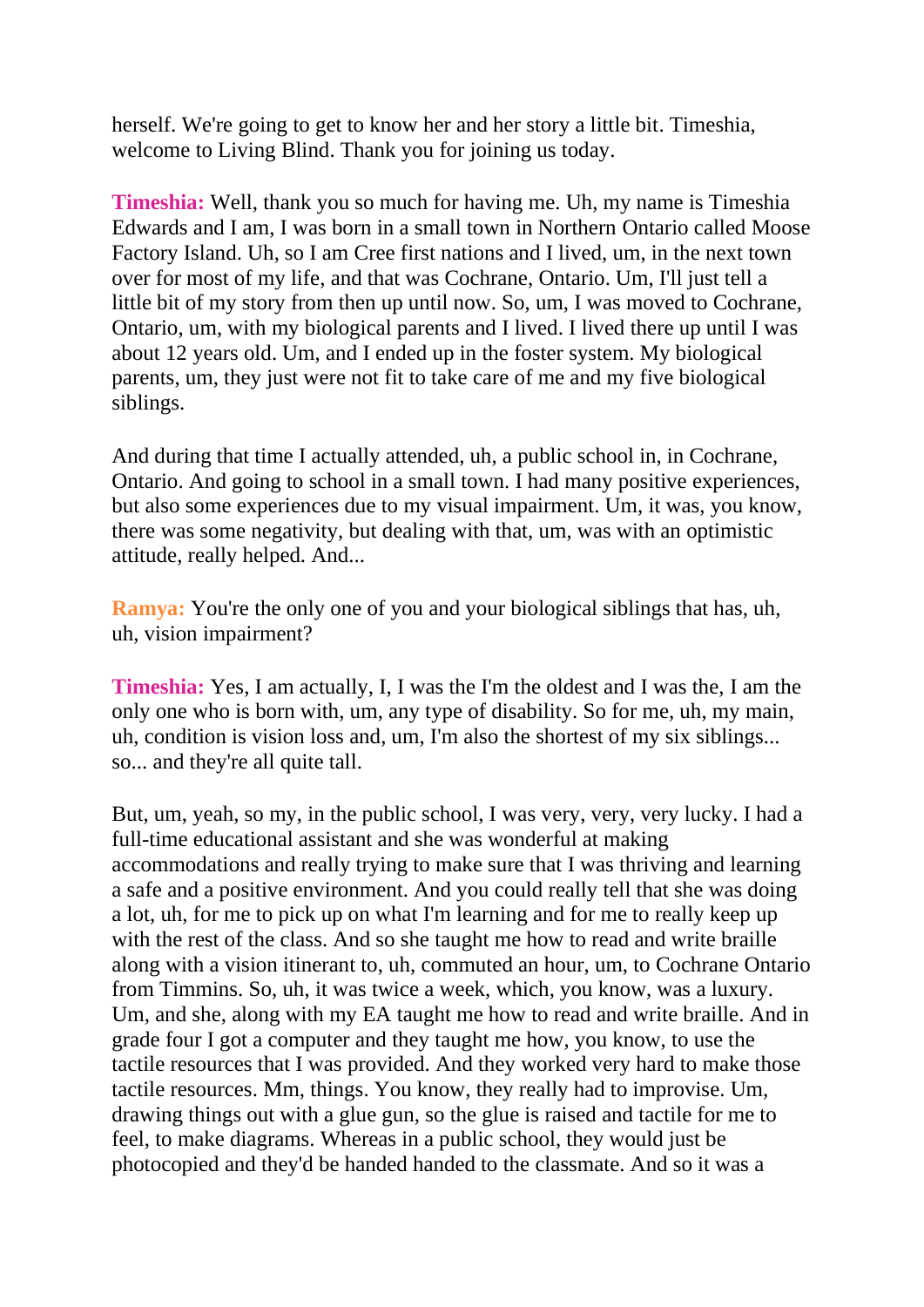really big deal to... for me to have these tailored diagrams, especially made for me. Um, and later on, um, I think as I got older and my academics progressed and they realized that I had so much more potential, the decision was made for me to go to W Ross.

**Ramya:** Before you get started on your W Ross journey, I wanted to ask in public school, you're talking about all these different accommodations, right? Um, and that were very individualized for you. Did you have a struggle subject that you can remember? Um, one of the more challenging subjects that, that had to, you know, take a lot of accommodation and effort from your support system to help you with?

**Timeshia:** Yes, actually, that is a very good point. I struggled very, very much with math, uh, still do. Um, but especially in elementary school, uh, with the EQAO standardized testing. In grade three, I know that I probably didn't even finish it. Um, same with, um, I think grade six, I didn't finish it either, and it was just due to the lack of accessibility in diagrams and the way things were presented on the page. Since I'm a total, I'm almost totally blind. I am a braille user. So, um, it was really important to me that, um, I wanted to, I wanted to have things just like everyone else. And those books from EQAO testing and grade three, um, you know, some of the diagrams were shipped down, uh, from down south, from Brantford to Cochran. Um, so that was very, uh, You know, almost a novelty to me to have something that was diagrams were, um, actually made without a glue gun and pipe cleaners.

**Ramya:** Did you know anybody else where you were growing up, uh, that had low vision or who was part of the blind community? Was that something that was, you know, community for you or were you the only person you knew?

**Timeshia:** Um, I had, I have a cousin, um, who I later learned that she had a visual impairment as well. And I, I remember meeting her, you know, when I was little and I remembered her. Um, but I, I, you know, we've, we had only met a couple of times and so it wasn't to me, as far as, you know, as her, as in getting to know her very, uh, minimally, I was the only person that I knew that had vision loss. And being in Northern Ontario, you feel so isolated you don't know who, you know people are out there that have vision loss, but you don't know where they are and they feel so far away. It's interesting. You know they're there, and, and having that knowledge is kind of comforting and it's like, oh, maybe I'll meet somebody someday that has vision loss. And funny, funnily enough, I was actually connected with a pen pal, um, who went to W Ross. So it was really cool to be able to exchange braille letters in the mail. And we were both in public schools and later ended up at W Ross. So that was exciting.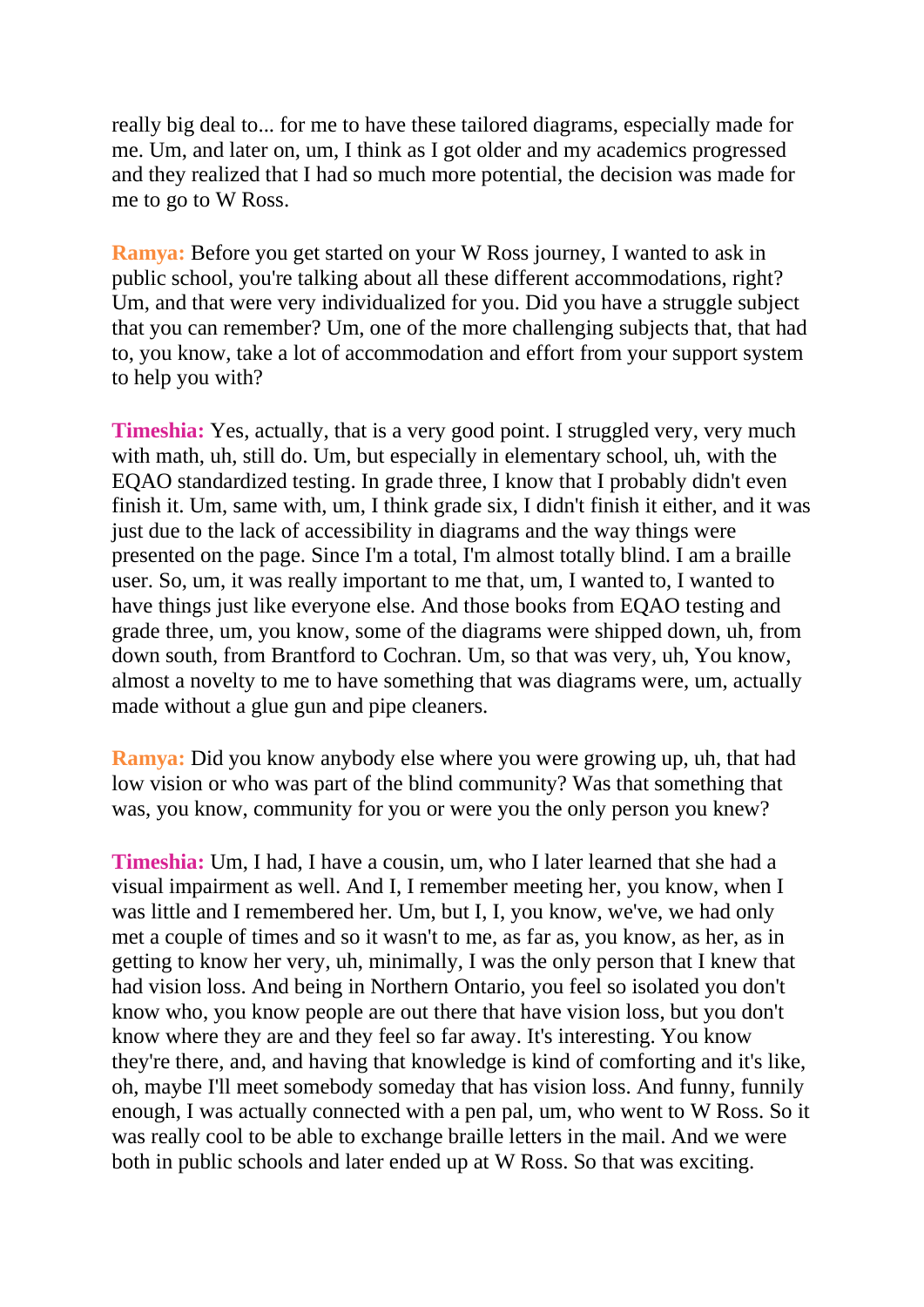**Ramya:** Karma. So yes, you were telling us about your journey into W Ross. How was that for you initially?

**Timeshia:** So my journey into W Ross to me to a 10 year old at the time, it seemed very sudden. Um, so I, I want to mention too that I was still in the foster system when I was, um, told that I would be, um, going on this new adventure and starting a new journey to W Ross. So the W Ross... I want to start by saying too, I had a trial period at Ross MacDonald. So a lot of it was okay. Um, in my grade fifth and my, uh, yeah, sorry, my fifth grade year, uh, grade grade five, I had, um, my vision itinerant come up to me and she says, you know, what do you think about attending W Ross? And I said, Oh! Like that, that seems like a dream. Like I've never heard of this place other than, you know, hearing people talk about it and saying, oh my gosh, like, W Ross is such a cool place, you'll go someday. And so I was thrilled. Um, so I went for their trial period and my foster parents made it a cool vacation. So we, we, uh, went to Brantford and going down that was other than, uh, medical appointments, that was the first time of going down south and really exploring. Pretty much where I would spend grade seven onward. Um, so that was pretty cool.

**Ramya:** And do you remember what you noticed, you know, in terms of the difference in environment... the difference in, uh, people or just, you know, Brantford versus where you grew up, like you said, they made it a whole vacation for you, right? It was like a really awesome trip, but do you remember some of the initial things that you noticed in a change of everything?

**Timeshia:** You know what? I would say, the environment was so loud. Um going, you know, there was buses and cars and people, and so many things like... Timmins was an hour away and it was, it was the nearest city and, you know, sure they had city buses and, you know, they had trains and there was a train that would come into Cochrane, but, when you're almost totally blind, you don't see that. So to me, when I was like, oh yeah, there's city buses and there's trains. And it's like, you could hop on a city bus and you can, you can go to the, to a mall? That was insane to me. Like, you know, you would have to take a bus or the train to Timmins an hour away … an hours drive away, uh, transit would probably be longer. And it's, it's a whole day thing, you know, it's, it's a day trip. So to me, going to the mall was it was a special treat. And, you know, so just many things like that, you know, things that they're not necessarily cultural, but there are things that you don't notice, especially with vision loss. Just navigating around that environment and being around so many people and, you know, cities operate differently. So it was, it was a, a big experience for me. So I loved it. It was, it was an amazing, uh, time and, um, I loved it. Uh, I knew that I wanted to go. And so, you know, I, when I came back to public school the week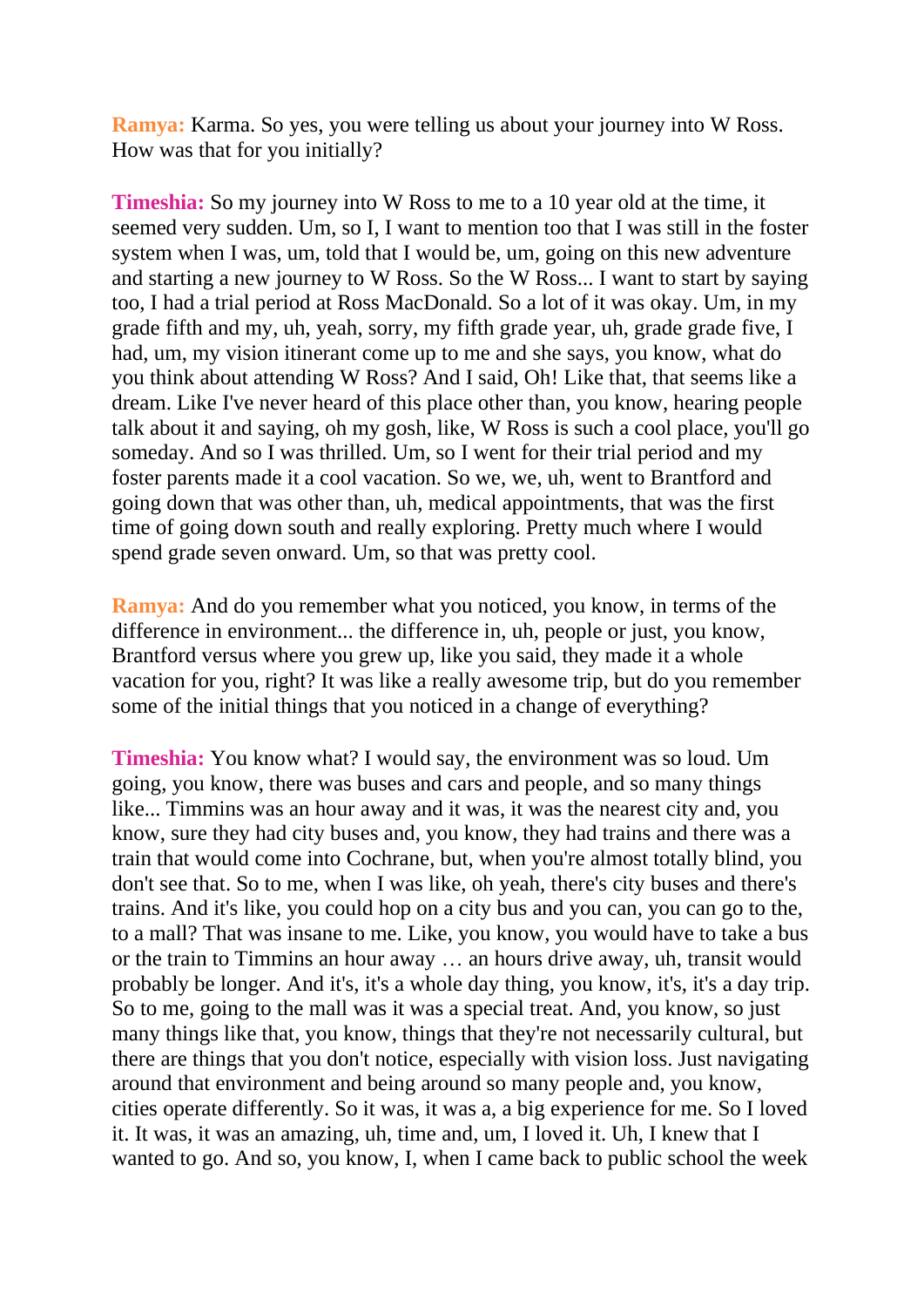after my trial period at W Ross, you know, I really realized that, wow, I had so much potential and that going there would enhance my academics. I would be able to work on, with my educational experience, now I know what is called the expanded core curriculum. So orientation and mobility, life skills, reading and writing braille technology. All of that, I would have... you know, I, I wouldn't say I've never have received it in Cochran, but I definitely wouldn't have received it to the extent I had a W Ross. So that to me was very eye-opening, no pun intended. To be able to, you know, realize that there was, you know, now I look back and I'm like, wow. Sometimes I think I take that for granted too, is realizing that down here, everything is at my fingertips and there are still people in Northern Ontario who not necessarily are visually impaired, but they had just have a lack of services offered to them.

**Ramya:** And how does that sit with you? Because I, I think of it the same way, you know, I'm very privileged to be living right in the center of everything in Toronto, and it's not the same for, you know, just speaking geographically for a lot of people who are blind or low vision across the country, let alone in Ontario, right... in remote parts of Ontario. But, uh, you know, even knowing that at one point you were flying back and forth from W Ross to home, to W Ross to home and realizing, recognizing the difference, um, in, on so many levels for when you're in Brantford versus the north.

**Timeshia:** Yeah. And, and I, I do remember some days just, it was a very... again, I would have to do the hour long drive from Tim... from Cochrane to Timmins. Cause Timmins was also had the nearest airport. So it was that hour long commute, you know, pretty much four times a week. It'd be there and back and you know, it's taking a cab. So, um, I, a cab would be paid for, to drive me to the airport. Then I would take a plane. Then I would take a bus from Brantford uh, airport to the school. So I would leave at approximately one o'clock and get to W Ross around seven o'clock at night.

## **Ramya:** Wow. Exhausting.

**Timeshia:** When you know what? For a ten-year-old for an 11 year old, rather I was 11 at the time for an 11 year old that's exhausting. Like that is insane to me that, you know, no 11 year old would with sight, whatever really have to face uh, that. And I'm not saying that it was a terrible time. It was definitely the best years I've had in my life. So I'm not, you know, by any means, um, saying that this was hard, it's just, um, like at the time it was pretty, pretty exhausting, but also the weeks spent at W Ross were amazing.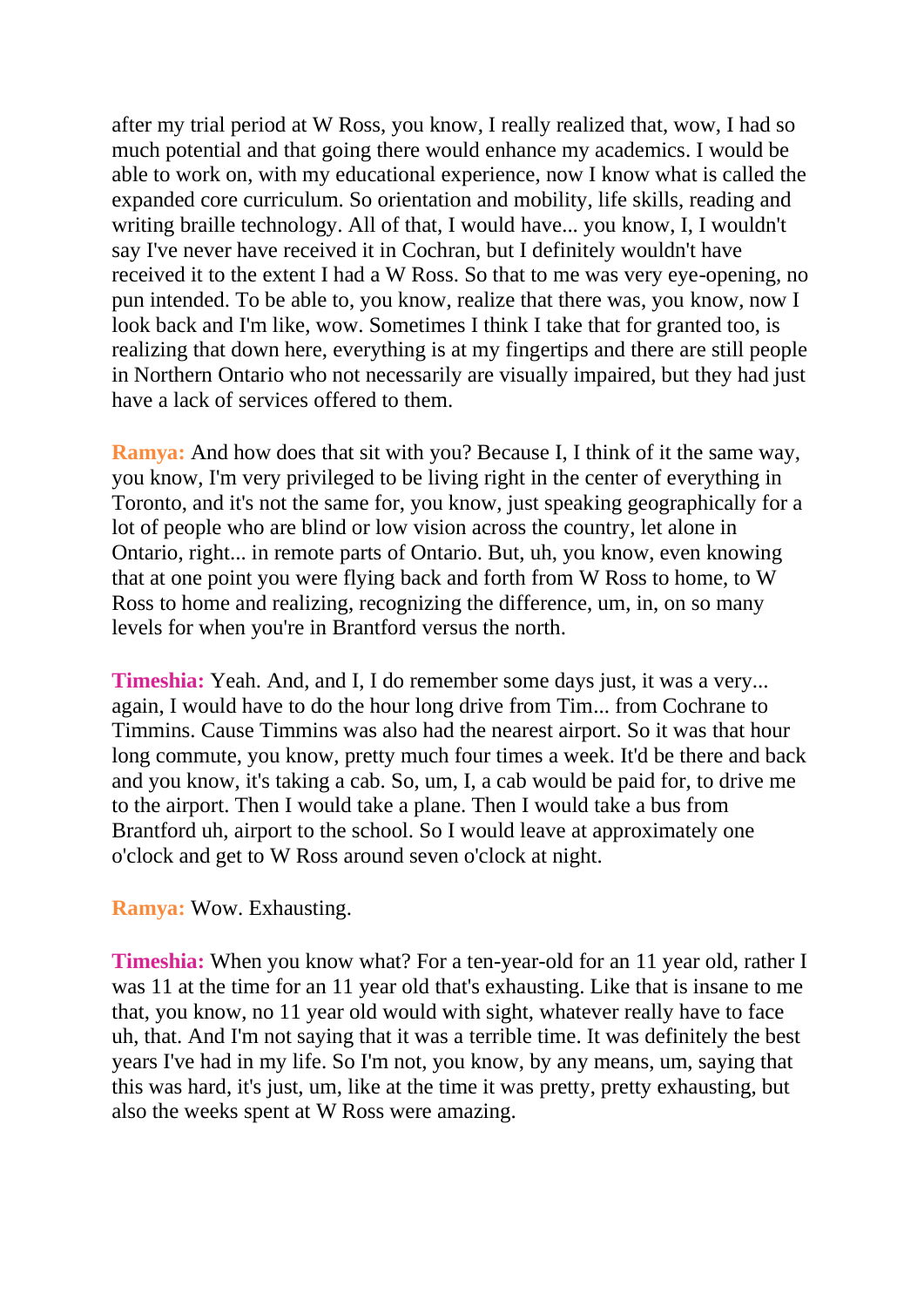Um, I did have a few added elements too, and I want to mention that all five of my biological siblings and I, we were all in foster homes. So it's on the weekend making time to see them all and keep in touch with them all and also be ready to leave at noon on Sunday, um, and you know, make the seven hour journey to, to school again.

**Ramya:** So there was a point where, um, you were taken out of the foster care system. Can you tell us a little bit about that?

**Timeshia:** For sure. So I, um, about my halfway through my grade sixth year, um, my foster family resigned just to, due to a lot of circumstances. Um, and I also found out, um, a few months before that, that I was placed up for adoption. So, that was, you know, to me it was, it was very exciting, but it was also, you know, very scary. I didn't know what processes would look like. Um, and halfway, I think it had to be kept a little bit of a secret as to who my, uh, you know, who my adopted family was for a while. Um, and then halfway through my grade seven year at W Ross, um, I was told by my grade six teacher and her husband that they wanted to adopt me. So that was very exciting for me. Um... And they lived down here. So to me it was crazy. Cause I'm like, wow, this Brantford will be my permanent hometown. Like this is, you know, I won't have to fly back and forth to W Ross or, um, you know, like it was a whole new thing.

**Ramya:** And how did that transition go? Because of course you were commuting back and forth from W Ross to home. Um, and then when you said, okay, now this is home, I feel like there's another level of reality that hits, right? Like it's when you move completely out of town and into the city, you're like, oh man, now this is my real life. Was there exposure to a new side of life with, I'm assuming, the diversity that came in with it?

**Timeshia:** Absolutely. Yeah, I... taking, so I think too... I just had a lot more, like you said, exposure to things, um, and you know, it was kind of normalized for a while. Taking field trips at Ross. Uh, so, you know, getting out into the community and taking orientation and mobility... and so, um, taking the city bus, um, places, you know. It was definitely scary at times, but I think I realize now, and this is the part where I kind of took for granted, especially in grade six, like, wow, I really can take a city bus and go to the mall. Or I can go out with friends and also being exposed to people who had vision loss. That to me was crazy. Like how are there so many people all around Ontario that have vision loss that are at the school? That was mind blowing to me. And so meeting those people, getting to talk to them and realizing that, you know, we all shared some of the same, but also very different experiences. Um, and you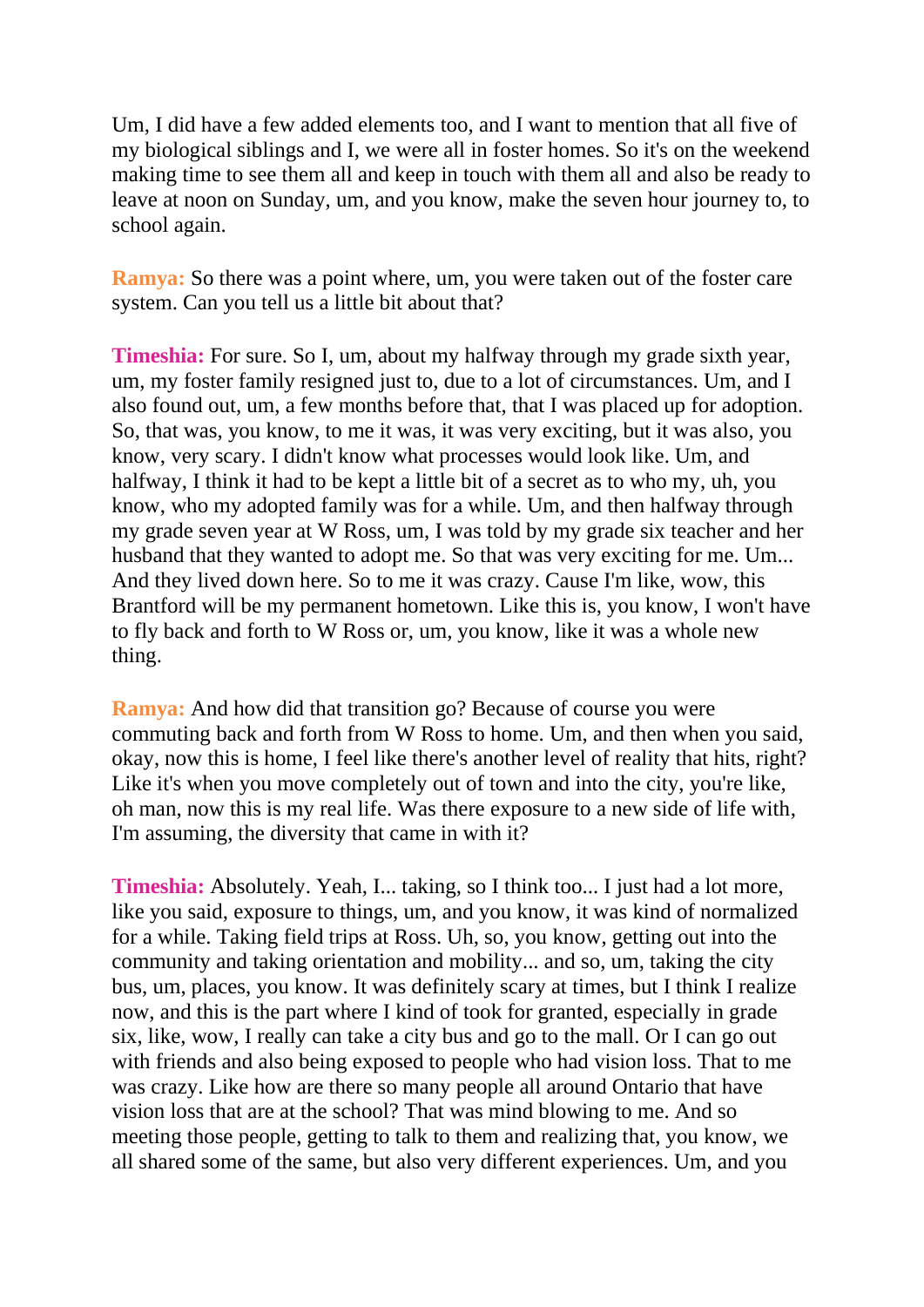know, I have made some amazing friends at W Ross. And having that... um, you know, it's, it's definitely sad there's an added element too of like, okay, now the summer's here and we are in a different, you know, different parts of the province and, you know, we won't see each other for another year. But yeah, in, in terms of exposure, it was definitely a culture shock. Um, I just remember being, you know, feeling like, oh my goodness, what if I get lost? You know, getting lost in a small town is very different than getting lost in a city. Um, still scary, nevertheless, but, um, there's that I, I'm not sure there's small town feeling, I guess. So. Yes, once I, um, it was a slow transition to move down here. I was flying back and forth to W Ross every other weekend, um, to see my biological family. And then I was also, um, staying at my new family's home, um, the remaining weekends. And so, um, eventually I just spent one week there and then another and another, and it just naturally phased in. Um, and yeah, it it's worked out, worked out perfectly and I'm so glad to be... you know, I have an amazing family and to have people that will support me and have things at my fingertips have resources and accessibility, um, options in my hands.

**Ramya:** And I mean, in kind of, keeping in touch with your roots, right? Or at least catching up, you know, making sure that you're not necessarily, um, losing touch that way. What's significant in that for you? I mean, besides the obvious, which is just that they're your biological family, you want to keep in touch with them, but is there anything else that you really do tap into when you say these are my roots, this is where I came from?

**Timeshia:** Absolutely. I think it all started when, um, back in public school, you know, I always knew that I was Cree and that, you know, I'm first nations, but it's it, you know, knowing the teachings, knowing the story. Uh, from your culture, knowing your teachings and customs is super important, uh, to me, especially, um, you know, I, I, I'm always curious, I'm always willing to learn and you know, know where my roots come from.

Um, unfortunately, and this is by no fault of anyone. Um, I think, you know, it's just due to the intergenerational traumas of, of my biological family. You know, some of those teachings and traditions and, um, the knowledge of the culture kind of, you know, faded and it's just dealing with life mattered more than spreading the knowledge and, or trying to teach people. And so when I went into public school, um, they actually had, uh, Cree classes. So, um, here in Brantford and in most cities in Southern Ontario, you can take, you know, English or French. Um, and I was amazed that they had an option for Cree. So from grades one to five, I took Cree classes, instead of French classes... which to me, that was amazing. And again, Cree syllabics look nothing like Brailler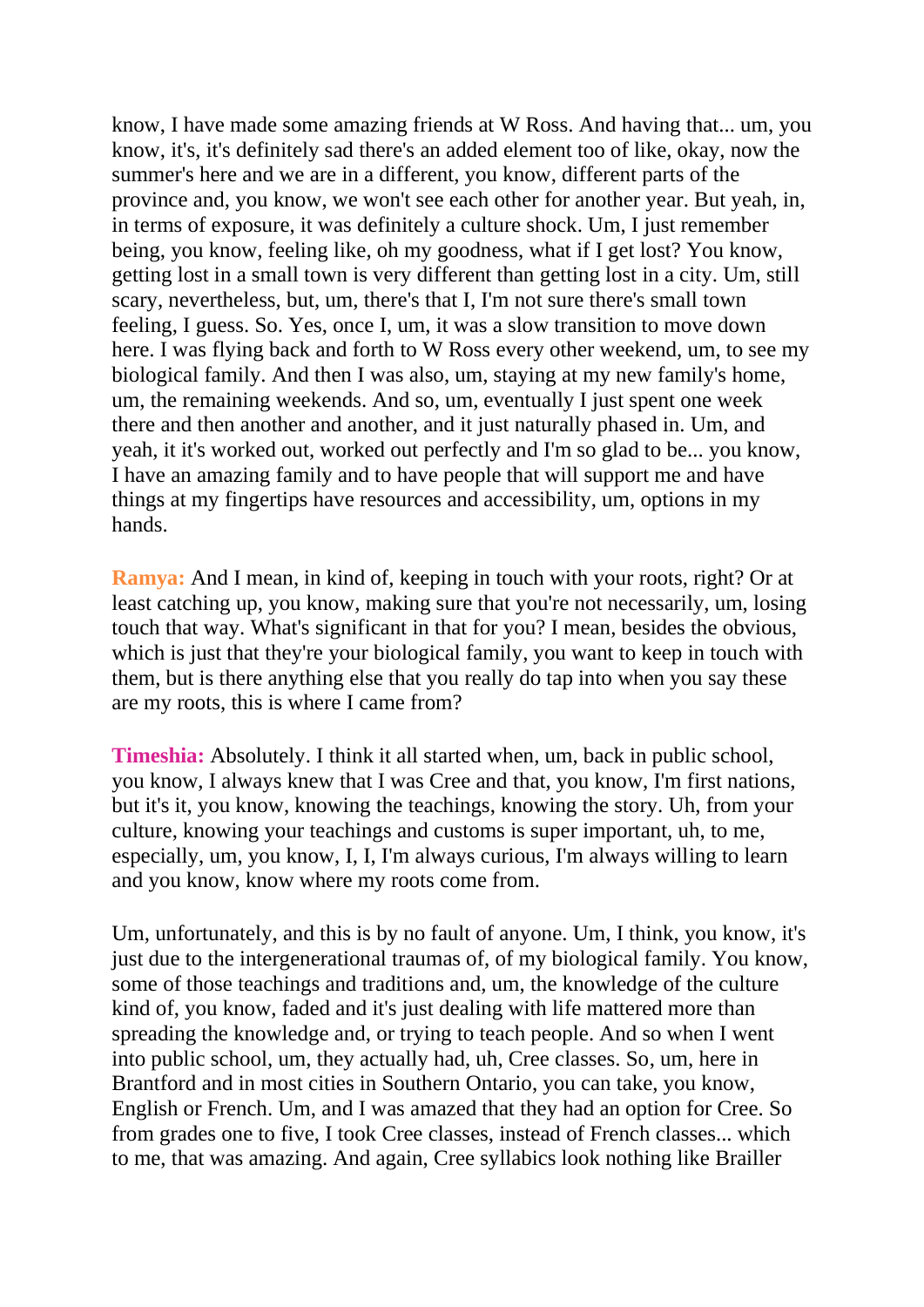print letters. I would have, you know, my EA make a tactile syllabic chart for me. And, um, it's now as I got older, I actually recently just found out that they had to keep making the syllabics chart because students would cut it or something would happen to it. And so my Cree teacher actually contacted the woodshop teacher and said, can you make a tactile syllabic chart? And a, uh, plastic syllabic chart that was, it was probably about an inch thick and it had syllabics and Braille writings, all in, um, mini squares and it was a syllabic chart specially made for me.

**Ramya:** Wow. That's so fascinating to me. I mean, I know that, you know, we, we talk a lot about the kind of accommodations that people get in public school, the expanded core curriculum, as you mentioned earlier on. Um, but it's also really interesting to me. Interesting to me I'm also bilingual. I speak Tamil and, uh, you know, trying to think of what, here, like in, in Toronto, what accommodations to learn Tamil would look like. Uh, just the alphabet itself is a very daunting experience I'm assuming. Timeshia, it's been really great just hearing your story, hearing all the different threads weave in and out. I wanted to talk to you about, or at least hear from you about some of the things going on with you right now. Including your background in recreation therapy. Do you mind telling us what that is and why it's important for you?

**Timeshia:** Absolutely. Um, so my passion has always been working with youth for, uh, with vision loss. And, you know, I think it was just because I had never, I feel like I like so many others can be related to, um, especially in, in the blind community and, you know, watching other people with vision loss and hearing, hearing their struggles. I really looked up to, um, people who had careers who had sight loss and really modeling their behavior and, um, kind of growing that same passion of working with all people, but especially people with vision loss. So, um, I originally wavered on, you know, what should I do? Um, choosing my career was... I also had to be cognizant of some of the barriers that I would face in the work field. Um, and so being, um, choosing a career that was, would really benefit me as well as making impact on other people's lives. Um, so recreation therapy was very important to me because it is providing enrichment and quality of life and person based care to anyone. Um, and my program was kinda tailored to seniors, but working with people to make sure that their learning and environment, you know, they were thriving in their environment and providing them with a goal oriented plan of … um, and a goal oriented action plan of, okay, how can we help you? And what sorts of things can we do to help you along in your journey? And we would plan activities and programs for them to do. Um, and these would be structured on the domains of health. So that's, uh, social, emotional, spiritual, creative, and physical wellbeing. It's implementing those, those domains of health into every program to make sure that, you know, we're providing well-rounded care. So taking that program was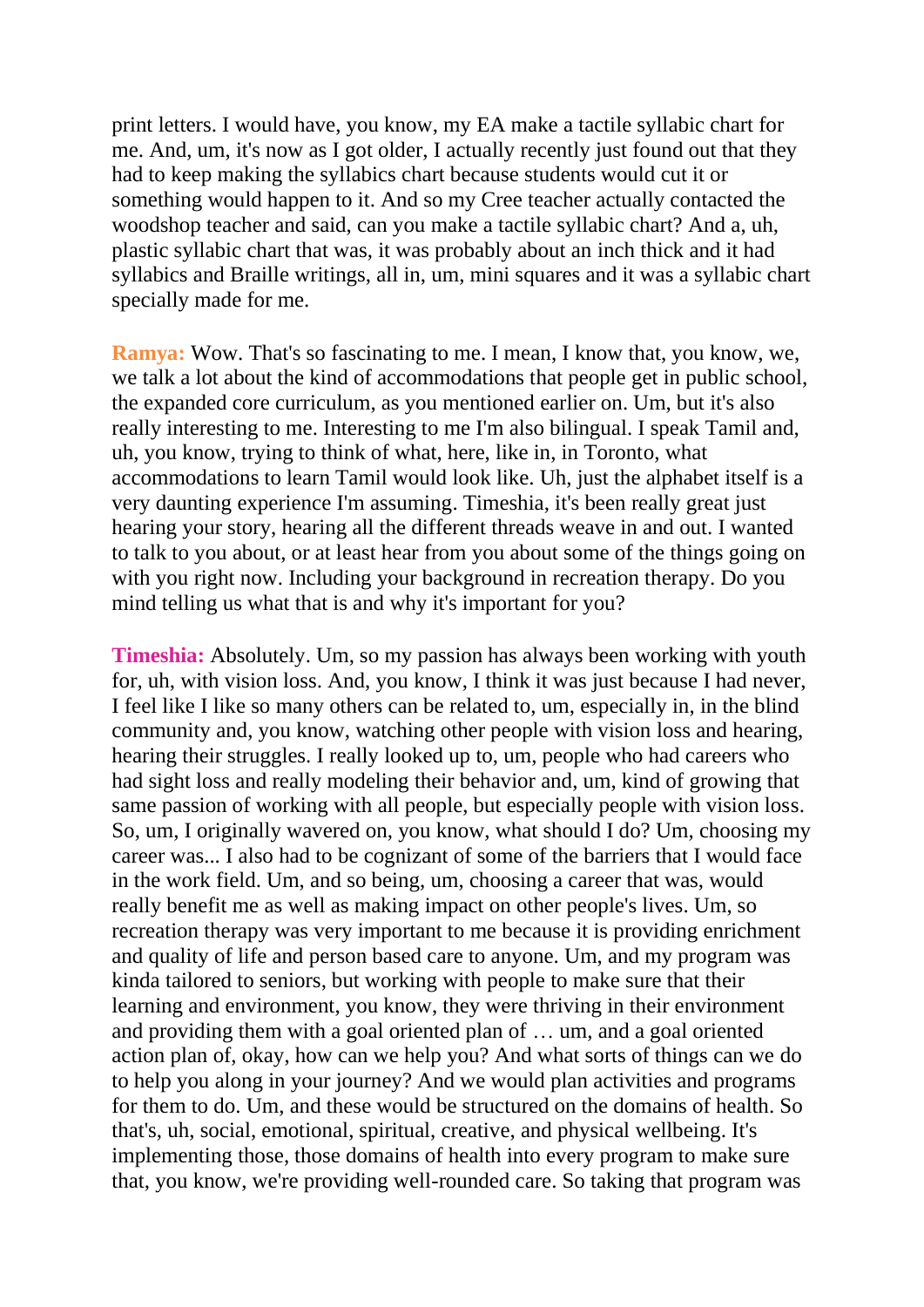really eye-opening to me too. I think I had a chance to educate sighted individuals on what it's actually like to hear from somebody who has received some semblance of, of care, um, and services, uh, that they would have, um, that I would have had provided to me. So, um, I think, I I'd like to think that, yeah, I was a good example, uh, for some of my classmates. And, um, this, I mainly worked with seniors for the first couple of years of my programming so I was fortunate enough to work in an adult day program. Um, and I did my practicum there and later, um, applied for a contract as a casual on-call a rec therapist. And I, I did that for quite a few months. Unfortunately COVID hit. So work was kind of scarce for a little while. Um, but eventually that picked up again and I decided to apply for a position through CNIB. And that was for their Come To Work program. And I also applied for the Come To Work program because I believe that it was beneficial to not just me, but everyone in the community with vision loss. Because being able to provide... um, tools and resources and services to people to, you know, help them gain meaningful and gainful employment. And that's still working with people who have vision loss, and that was very, very important to me. So, um, I applied as an intern for the Come To Work program. Um, I got the position. And then, um, a few months later I applied for the program coordinator position, um, just one step above the intern and got it. Um, so that's been, uh, very exciting. I'm very new to the program coordinator role, but I'm, I'm loving it and I'm so excited to carry on in, see where, um, my employment journey brings me.

## Ramya: Absolutely.

Timeshia: I'd also like to mention that I work at W Ross as a student support counselor for their short-term program. Um, and that is, you know, my main goal to be at W Ross. And to be able to permanently continue to help youth with vision loss and make an impact on their lives. And be there, be a good example, a good role model for them and to motivate them. You know, that people with sight loss can have careers. They can work. They are just as important as anyone else and to work hard to achieve your goals. And that's what I, that's the main message I want to pass on to these youth because, you know, I don't know where I would have been if in my journey, um, if my role models and my support counselors didn't tell me that. So... that's kind of going full circle. Um, so in working at the short-term program has really given me, um, a lot of experience and a lot of, um, a lot more motivation to kind of start my career there. And so, um, I'm very excited to see where that journey will bring me.

**Ramya:** Well, as you said, things are just getting started for you in the career front. I'm really, really thankful and appreciative that you've shared your story with us and your message to the people that you work with and the people that